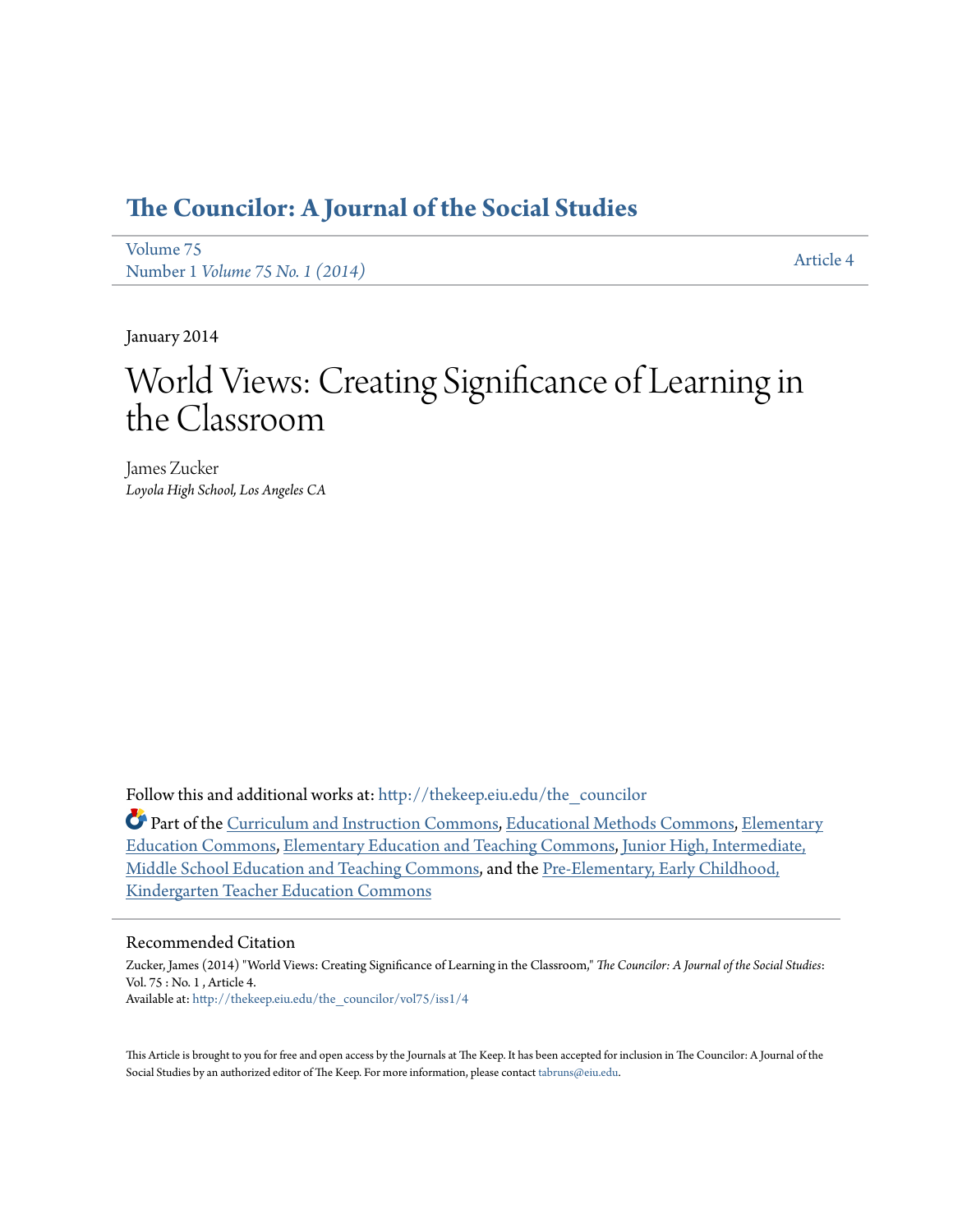

#### **World Views: Creating Significance of Learning in the Classroom**

James Zucker Loyola High School Los Angeles, California

It was another typical day in my Advanced Placement World History class. A student asked his typical "philosophical question of the day." This particular student enjoys the more abstract questions about history. He asked, "Is there such a thing as human nature or is everything just a product of history?" I was extremely impressed by his question; but the other students were not.

Then, one of the students in the group of the "hardly interested" expressed what most of the class seemed to be thinking at the moment. "Why can't we get back to real learning?" I pointed out that the question being asked was actually very significant. But, the class seemed to be thinking, "Could you please just tell us the answers!"

This problem demonstrates the modern narrowing of the definition of education. Society has defined an "educated" student as someone who has a reservoir of measurable and quantifiable knowledge. We have accepted this definition due to the fear of current low comprehension scores for students in math and science (Rich, 2012). And, this fear foresees the potential for falling behind in major innovations in technology, scientific research, and economic leadership in contrast to our competitors (Hanushek and Peterson, 2011). So, we have, as a society, demanded that education provide instant and measurable results through testing.

However, this understanding of education, while understandable and well intentioned, has some serious problems. This definition limits creativity unless there are direct, quantifiable results. And, this definition excludes abstract questions about the nature of human beings, their purpose, and the nature of ethical decision-making.

This article intends to expand on the definition of education by arguing three main points. First, this paper will argue that the testing environment of the last three decades has led to the problem of narrowing the curriculum to a model of scientific learning. Second, the paper will contend that this analogy of science is misplaced since current understandings of knowledge promote multiple perspectives in understanding the experience of human individuals and societies. Third, the paper will promote a worldviews teaching method because it promotes a qualitative group of different learning styles that seeks out facts embedded in significance. Finally the paper will provide specific applications for teaching worldviews in the classroom.

*The Councilor: A Journal of the Social Studies* Vol. 75 No. 1 (2014)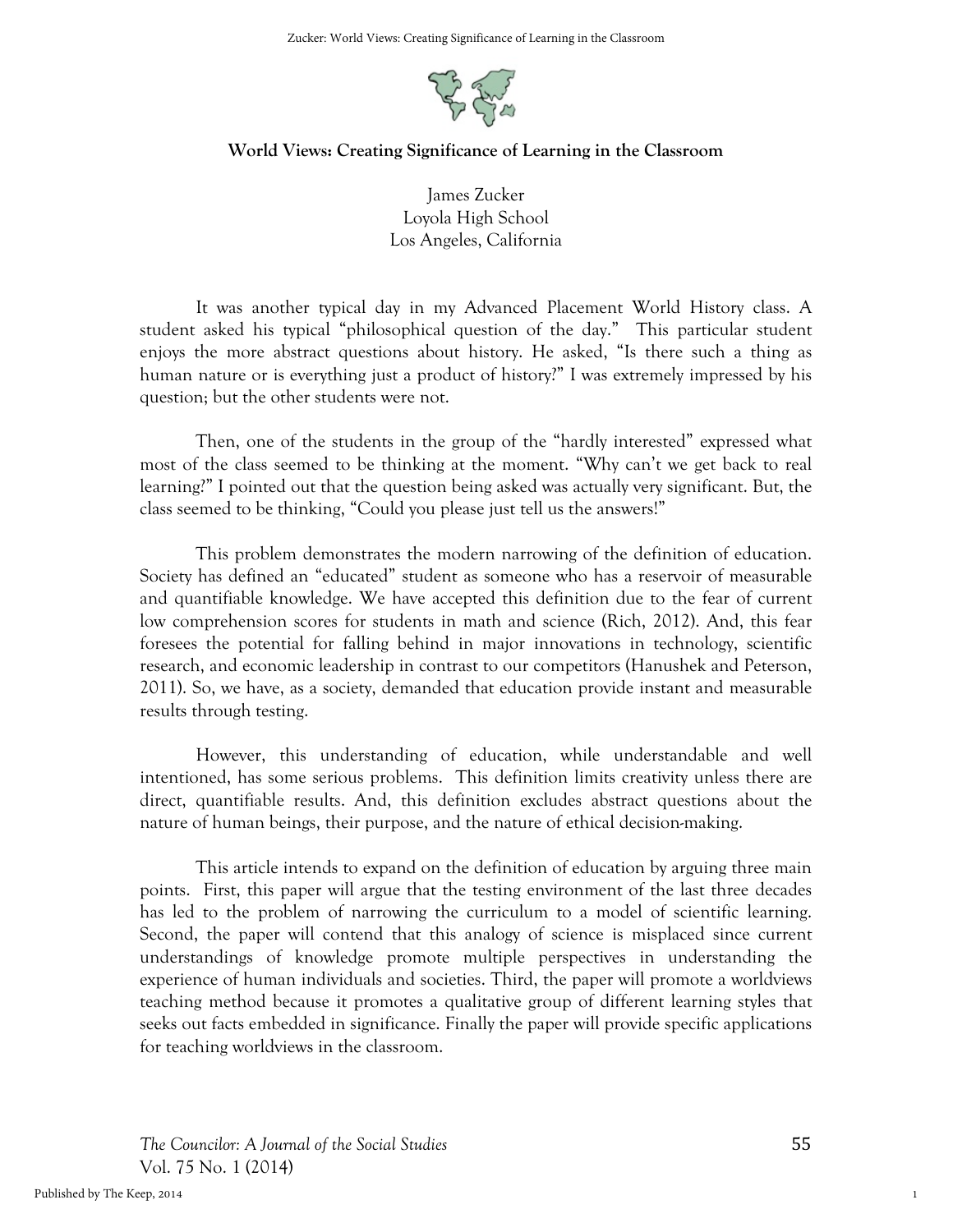

#### **Section 1: Historical Considerations for Narrowing the Curriculum**

The contemporary school environment is still operating on a model from a different historical period. As soldiers returned from World War II, legislators feared another Great Depression. American leaders likewise feared the rise of the USSR and its promise to lead the world through a communist model (Rosenberg and Rosenberg, 1995). These twin fears of economic down turn and international competition led to a movement for federal standards of subject areas.

US education has always had a strong local and state centered administration. However, when the Soviets launched Sputnik 1 and Sputnik 2 into space in 1957, President Eisenhower responded with the National Defense of Education Act. He assumed that the key problem with American education was a shortage of students with math and scientific knowledge in contrast to the Soviet Union. (Rothschild, 1999). This pushed states and local cities towards national standards. Still, the implementation of schooling was left for local school boards.

Fears of American competitiveness were revived again in the early 1980s with the release of the study, *A Nation at Risk*. The study was published in 1983 and established by the Secretary of Education, T.H. Bell. It included both public and private researchers. The study argued that the last two decades had allowed local schools to experiment too much. The study called for national standards that would provide clearer information and skills in each field (Ravitch, 2010). Still, though, the focus would be on providing standards as a national guideline for local execution.

At the beginning of the  $21^{st}$  century, a shift towards national centralization of education occurred based upon the previous decades' foundations of national standards. In 2001, President George Bush's administration pursued the No Child Left Behind (NCLB) legislation that created a series of rewards and punishments for school reforms. This sounded like a positive reform given that it included both clear national standards and a system of school accountability (Ravitch, 2010).

However, the system became a punitive one that incentivized schools to narrow their curriculum to a technical definition of education. The NCLB legislation called for a definition of proficiency in student reading that was extremely high. This ensured that only a very low percentage of students across the country could achieve what was expected in the timeframe. Schools were threatened with teacher firings, state take over, and eventual closing down. Administrators forced teachers to remove any curriculum that would interfere with basic reading and mathematical skills. And, a high percentage of the year was now spent on test taking skills (Ravitch, 2010).

*The Councilor: A Journal of the Social Studies* Vol. 75 No. 1 (2014)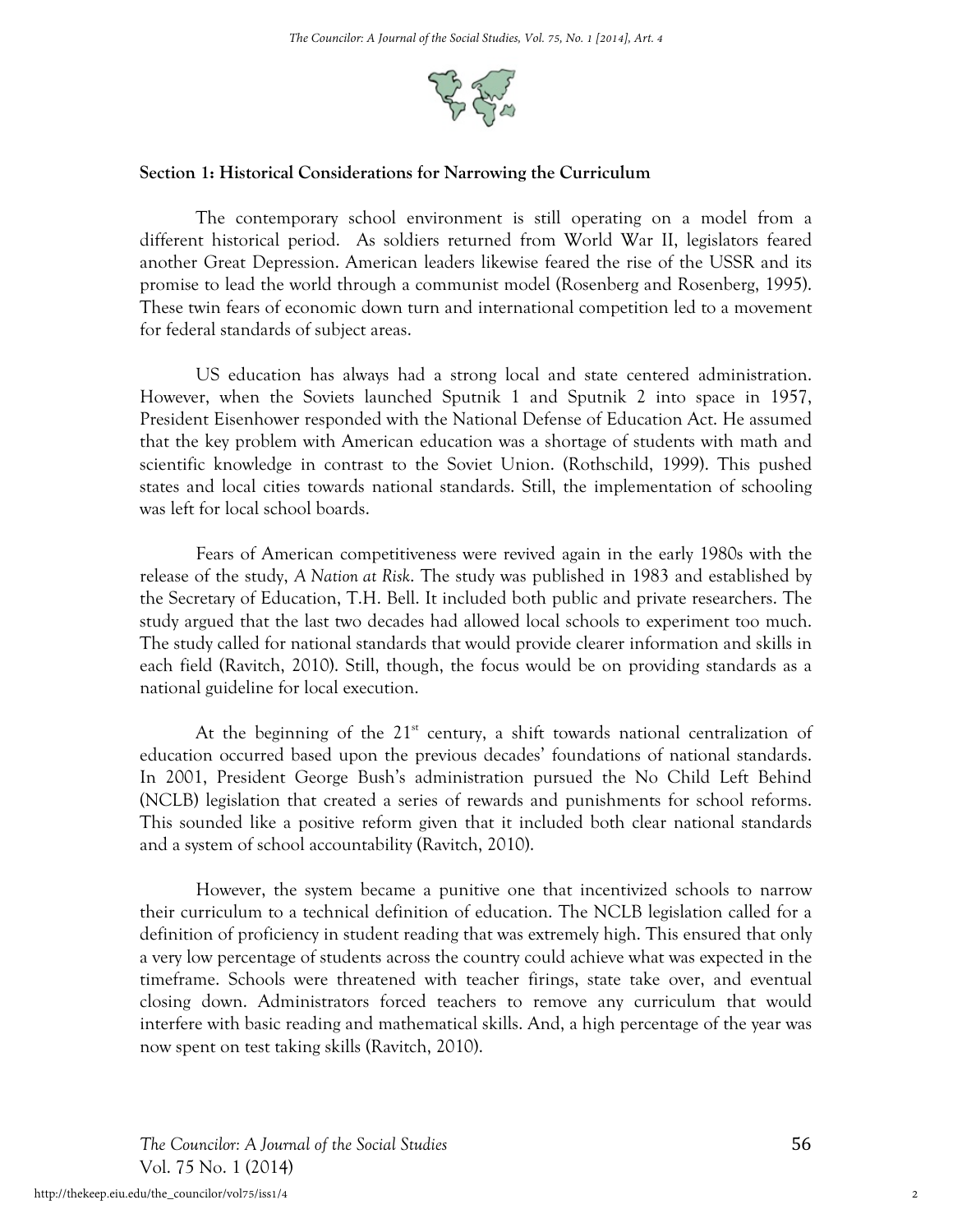

The real danger behind this new transition was the hidden assumption that education should be viewed as a "factory model" of outputs. We had accepted a model of education whereby classrooms were categorized by discipline: science, math, social science, art, vocational fields, etc. Teachers deposit information in students' heads. Then, the students move on to the next classroom like a product moved on a conveyor belt. Then tests would be used to measure the information that students had absorbed (Changing Education Paradigms, 2010). However, these technical models of education have long been challenged as insufficient means of attaining knowledge (Kincheloe, 2003).

#### **Section 2: Knowledge as Machine versus Knowledge as Art**

For the previous several decades, philosophers have challenged the predominant model of how knowledge is discovered. The previous model comes from the French philosopher Rene Descartes (Kincheloe, 2003). Descartes established the "method of doubt". He argued that one should reject all previously received knowledge. Then, an individual should find the one truth that could be accepted on experience. From this foundation, an individual could draw out logical connections and implications about everything else. His model of knowledge was based upon the values of objectivity, discovery, and individualism. (Kincheloe, 2003).

Immanuel Kant challenged Descartes pointing out the difference between empirical and speculative knowledge. Kant argued that one form of knowledge comes from observations of empirical reality. The second form of knowledge comes from our experiences, values, and beliefs. This latter form of knowledge is more subjective than the first. Note that Kant demonstrated that not all knowledge could be classified in the Cartesian objective manner.

But even Kant's approach to knowledge would be dashed and undermined by a further move towards the idea of knowledge as a perspective. The German philosopher Friedrich Nietzsche challenged the very nature of thinking as an independent and free rational exercise based on observation and experience. Nietzsche argued that all knowledge developed from projections of our psychology. This meant that our supposed free thought was really an illusion of our instincts and feelings. We justified our feelings with highminded rhetoric and language believing we did so through individual free observation (Naugle, 2002). In reality, we were reacting to the emotional baggage that we had inherited from our community.

Postmodernists have built upon Kant and Nietzsche to point out the flaws with a Cartesian approach to knowledge. They argue that the Cartesian model of knowledge led to the desire for metanarratives or universal stories about human nature and societies. Metanarratives become foundational stories for societies to create rules for individual behavior and ethics. However, these universal stories end up structurally excluding the individual differences of minority groups (Rorty, 1979).

*The Councilor: A Journal of the Social Studies* Vol. 75 No. 1 (2014)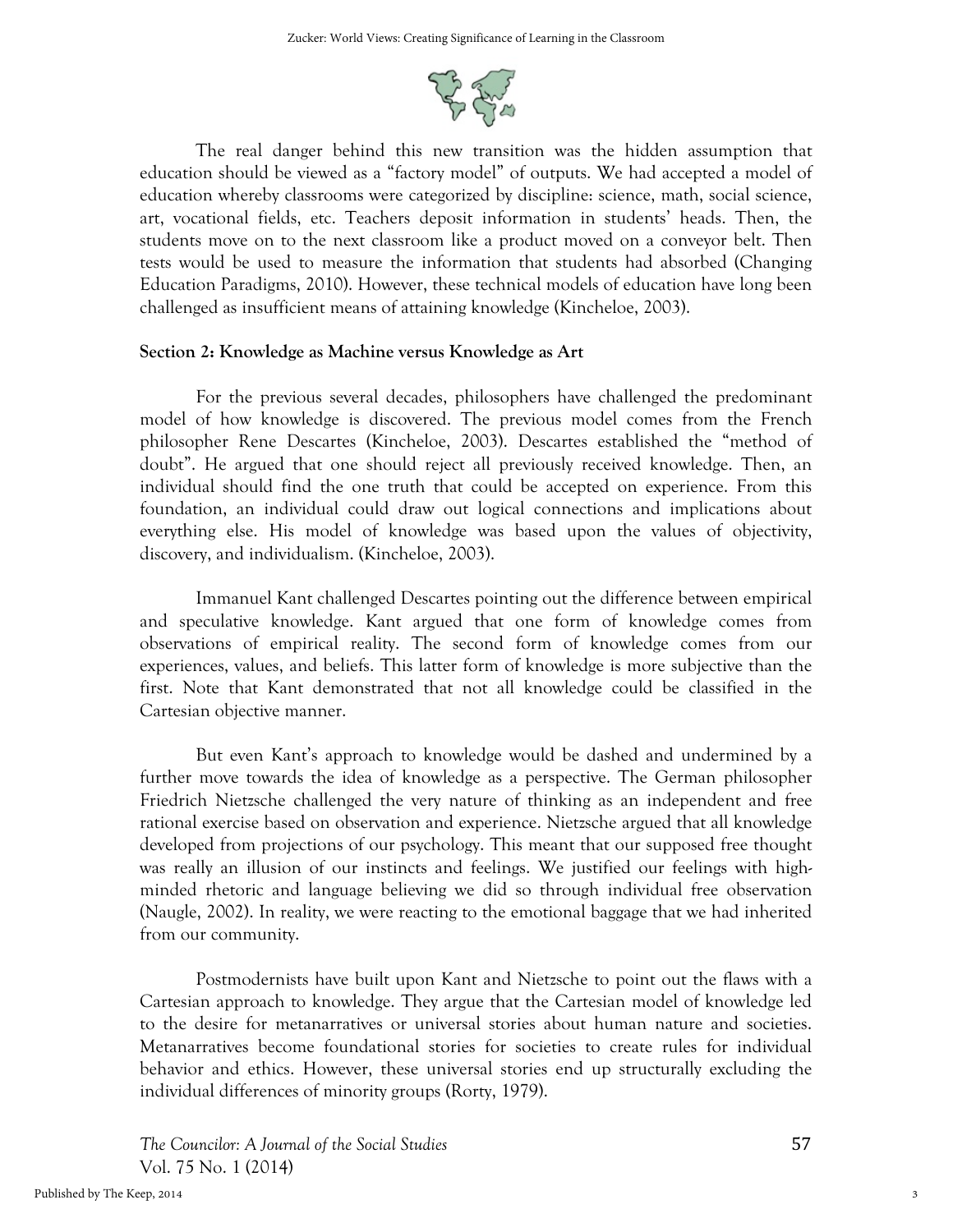

This postmodernist version of the development of knowledge has some very important implications. First, knowledge is understood to be a projection of the society's needs within a particular historical context. Second, knowledge is produced and given validity by the community. (Paul-Gee, 2005). Third, the community produces knowledge and validity of the knowledge to establish power relationships. The community provides the rules by which an individual can operate and produce knowledge. (Orland-Barak and Tillema, 2007).

Many people fear that this "postmodernist" viewpoint may be disastrous since it promotes everyone's perspective as equal. But, this postmodernist situation may not be as problematic as it appears. I teach in a Catholic Jesuit context whose teachings believe in a transcendent and purposeful reality (John Paul II, 1993). In our tradition, the basis to our knowledge can be gained through a variety of sources. And, we recognize that Truth is never limited to just one perspective of empirical, artistic, experiential or observational reality. Rather, all of these methods are equal and lead to a greater understanding of the mystery of Truth (McBrien, 1994). So, we may have found a corrective to the Cartesian method that prioritizes empirical and quantifiable knowledge.

Instead, what if we developed qualitative but practical tools to assess the significance of knowledge such as:

- 1. Do our explanations provide the most probable understanding of the information at the time while still providing the opportunity for future exploration?
- 2. Does our explanation work for individuals and society?
- 3. Does our explanation answer the needs of the individual and society at the time in a way that safeguards the dignity of the individual while also seeking the good of the commons? (Naugle, 2002)

## **Section 3: Worldviews**

A worldview is a set of assumptions that help us to make coherent meaning of our reality. We need a set of cognitive tools that help to guide us into asking questions and then sorting out the data in order to receive answers. Worldviews provide individuals with a meaningful set of abstract filters that help to make sense of reality and help individuals to contribute meaningful action in the world (Naugle, 2002). And, they can help to address the significant, practical questions about knowledge that we developed in the last section.

*The Councilor: A Journal of the Social Studies* Vol. 75 No. 1 (2014)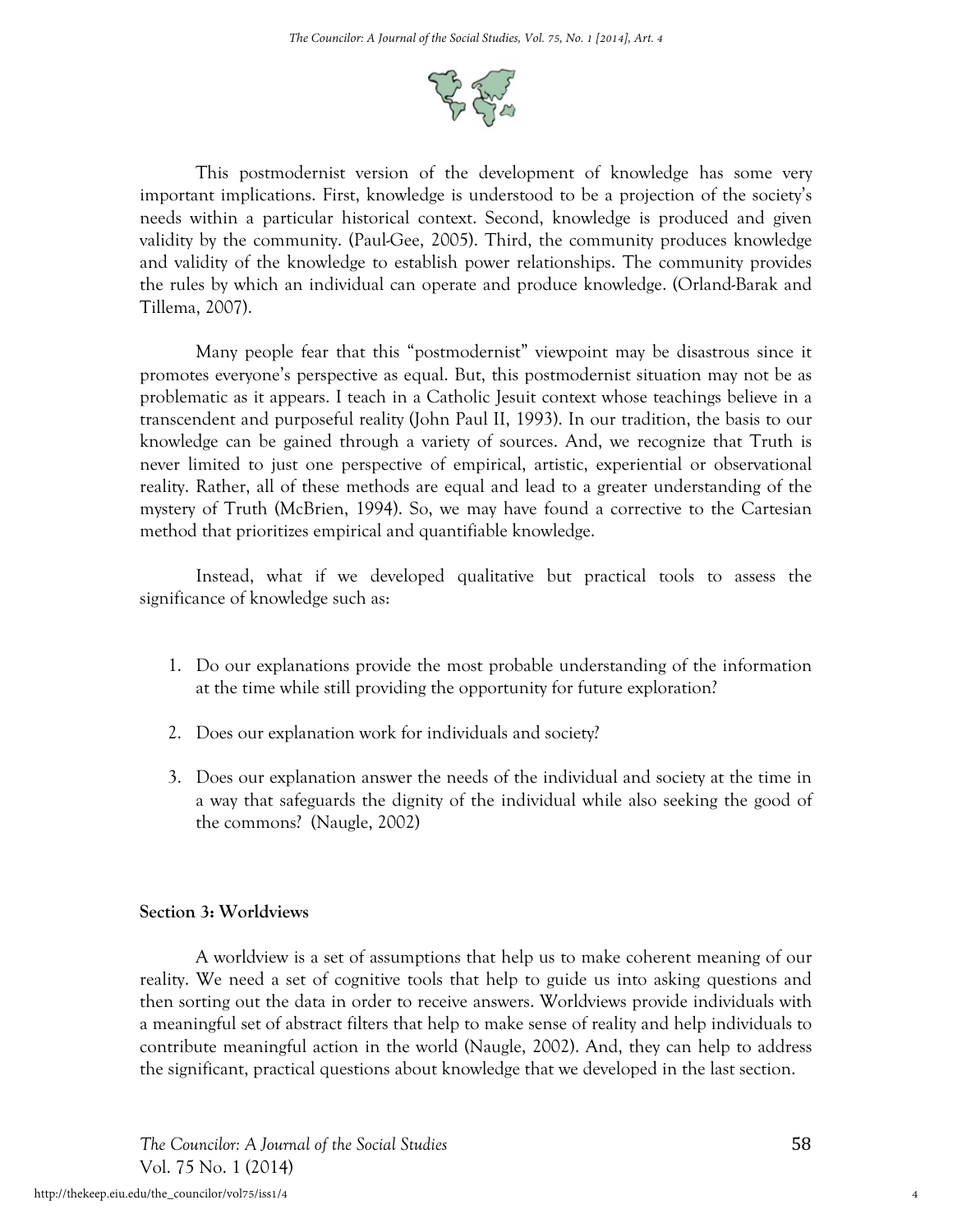

This contrasts with the current infatuation with society's definition of an educated student as one with the accepted understanding of cultural facts. A worldview provides students with principles about humans, society, and relationships that lead to the evaluation of facts. A worldview allows students to argue about the organization and prioritization of facts. And, a worldview calls students to evaluate facts based upon the explicit and implicit values inherent to the significance of their point of view, not a group of measured facts.

Worldviews address the underlying questions about human beings in societies that help us to make meaningful decisions such as:

- 1. Are human beings basically good or evil or a combination of both?
- 2. Are humans essentially socially oriented or self-interested?
- 3. Do individuals have a purpose or is life a set of random choices and actions (Vidal, 2012).

The analogy for using worldviews in the classroom is the artist. Unlike the scientist, the artist utilizes an interpretive set of skills. These tools are a combination of her intellect, emotion, and experience. They make up her intuition that what she sees and experiences can be understood as an external sign of beauty. Her production of beauty is not based upon an absolute formula of evidence. And, the result is a statement of meaning and significance about the nature of the individual in relation to the greater reality surrounding her (Eisner, 2001). I'll provide an example of how such a qualitative approach can be used through the subject matter I teach in United States history.

E. J. Dionne recently argued that American history is best encapsulated in a binary tension between promoting individual rights versus securing the collective good. This is a purpose driven interpretation of the past. So, we have to see it if it helps us or only provides another form of power through the projection of ideas (Dionne, 2012).

First, does the paradigm that Dionne proposes fit the evidence that we have? If we look throughout US History from the days of Puritan settlements to the Civil Rights movements, we see that individuals have sought freedom from differing forms of political, economic, and racial oppression. We also find that a variety of religious and secular groups have sought out rules that would help the group both in material and spiritual means. So, the paradigm fits the evidence in a probabilistic and general sense allowing for new questions and new evaluations of the evidence.

Second, does this paradigm work for us in studying US history? The importance of individualism is found throughout US history. It is within the Declaration of Independence justifying the American Revolution on the basis of natural rights. It is found

*The Councilor: A Journal of the Social Studies* Vol. 75 No. 1 (2014)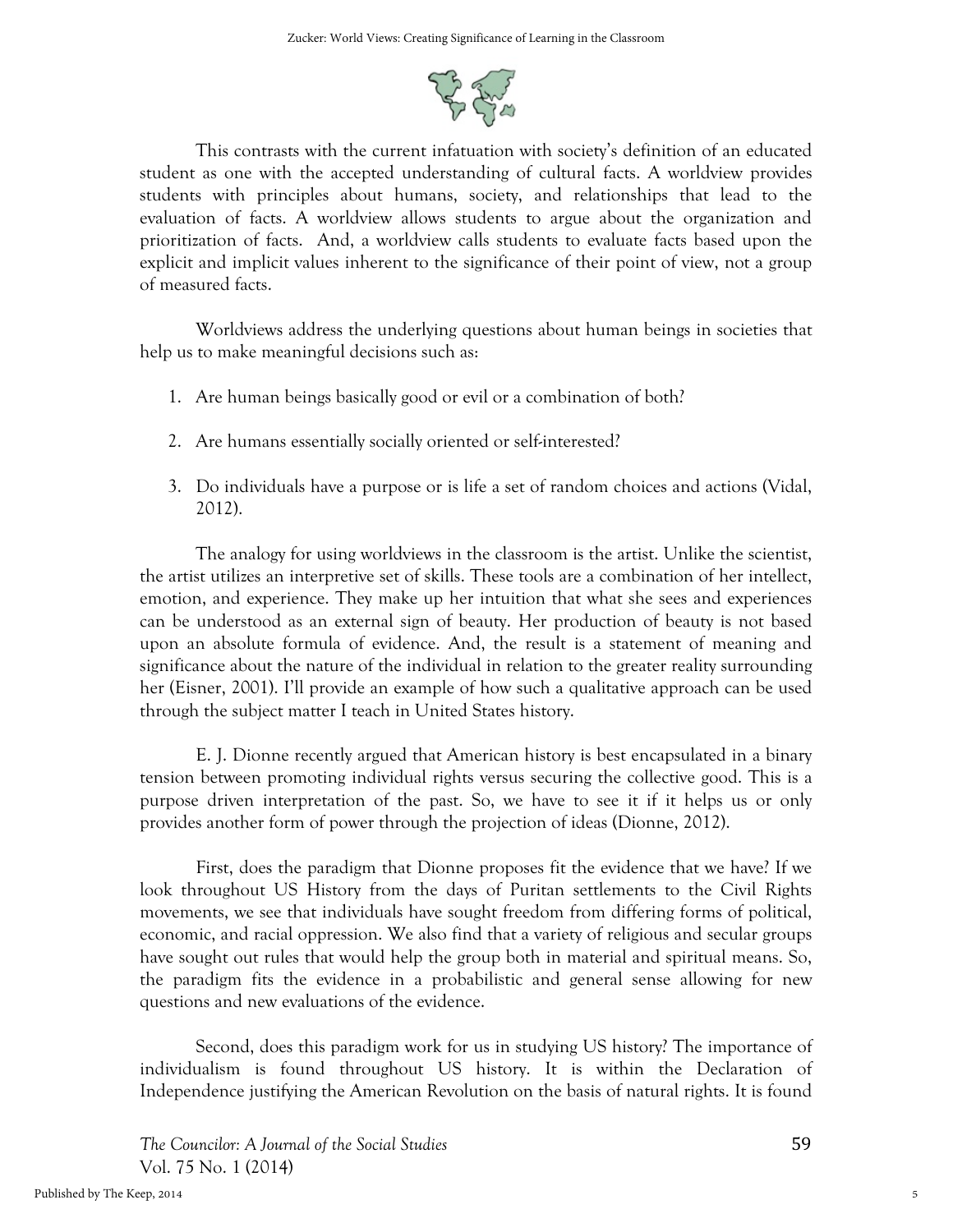

in the Constitution's Bill of Rights justifying a series of rights in protecting the individual from federal government intrusion. And, it is found in a series of movements from the abolitionists to suffragettes to Civil Rights all promoting individual rights to be included in the definition of American citizenship. However, at the same time, we see a counterbalancing tradition of national and communal good. This includes the Constitution's balance of federal and state power, the motivation behind the Civil War to keep the nation united against a philosophy of extreme states' rights and, a number of religious revivals that stress the need for virtue in American society.

Finally, does this paradigm provide meaning and significance for students? Recent questions about taxes and gun rights are good examples in which students will be asked how to resolve conflicts between individual rights and the general good. So the use of a tension between these two issues helps teachers and students to organize the information for interpreting the conflict. This also provides students and teachers with a meaningful way to discuss the merits of both sides of the conflict.

### **Section IV: Suggestions for Application**

I can only imagine that teachers would be very cautious to use a philosophical approach with teenagers. The approach should be pragmatic and embedded within very concrete material. And the process of reaching students should be a patient and piece meal mentality that will expect students to struggle with tensions.

There are several practical approaches within the classroom that could be used:

- 1. Students can participate in a Socratic seminar around a controversial text. The conversation can be centered on tensions like human versus nature, free will versus determinism, individual versus community.
- 2. Students can participate in a debate format. They tend to like this due to the competitive nature. And, the debate format can vary from one that forces them into a devil's advocate role. Or they can argue their own side of the debate.
- 3. They can use media like I Movie to create a visual project that summarizes different perspectives while still supporting their own viewpoint.

One broader approach is to provide a specific worldviews course. This idea would develop a class for worldviews in the senior year of high school. The class would take the major issues that students have learned in their previous high school classes. A teacher or a pair of teachers could teach a variety of worldviews including those of the Classical (Greek Virtues, Chinese Confucianism, Indian Hinduism, Western Christianity), Modern (Positivism, Existentialism, Natural Rights) to the Postmodern (Nietzsche, Derrida, Foucault, Rorty). Then, the students could be provided with a project that would include

*The Councilor: A Journal of the Social Studies* Vol. 75 No. 1 (2014)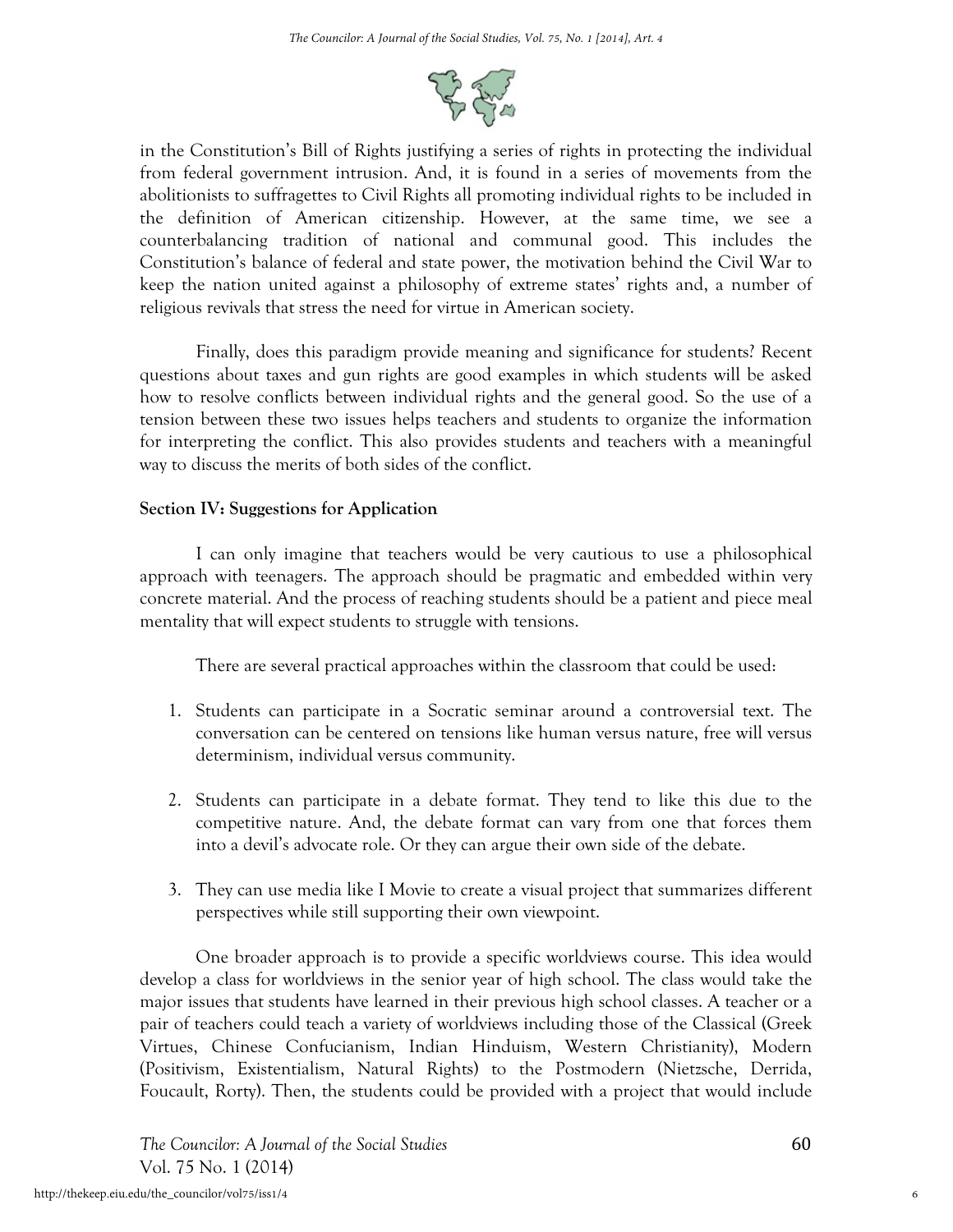

multiple forms of research and public presentation to demonstrate their understanding of a worldview to a contemporary conflict.

But, there is another possible approach that takes all of the previous ideas and incorporates a further dimension of learning and education that benefits students and teachers. David Christian has developed a course called "Big History". The course would include astronomy, physics, geology, biology, history, and philosophy. Teachers from each discipline would develop the class through common planning. The class would be broken into three-week sessions for a unit on each discipline. The teachers would create a threeweek unit that covers the broad principles of the discipline to explain how the universe and its connection with human life have been demonstrated in the discipline at this point. Each section shows the interrelated connections. And, each section also focuses on the principles of the discipline to show how we understand the development of nature or human individuals/societies in this development. By the end of the course, the students can take the general principles to ask ethical questions about the nature of the universe, human nature, and potential for purpose (Christian, 1991).

#### **Conclusion**

The purpose of this paper has been to establish the need for a more expanded definition of education. In certain contexts, the need to teach students the basic skills needed for competency is understandable. My argument has been that this definition is not sufficient as a general description for an educated student. Rather, a student is educated when he/she can take their skills and information and make original decisions about contemporary problems based upon a coherent and well-understood worldview.

Some may fear this definition of education because I am advocating for teachers to instruct students in values and controversy. The fear may be that I am opening the potential for the imposition of a single ideology on students coming from an expert or "sage on the stage" mentality. But, knowledge is based upon foundational assumptions that cannot be proven but are rather believed through a mixture of research, experience, and intuition. The teacher therefore can only act as a facilitator to help students clarify and question their assumptions.

And, in a very important manner, this type of education provides an updating of cognitive methods for best practices in student learning. Teachers have to work with interdisciplinary lesson plans. Worldviews span issues of Science, History, English expression, and Philosophical Ethics. Students have to express their points of view through writing and public speaking. Students will learn about abstract issues through real world practical projects that engage with contemporary problems. And, these types of learning techniques can lead to a variety of public presentations that have students express their ideas in formats that will be similar to what they have to engage in the real world.

*The Councilor: A Journal of the Social Studies* Vol. 75 No. 1 (2014)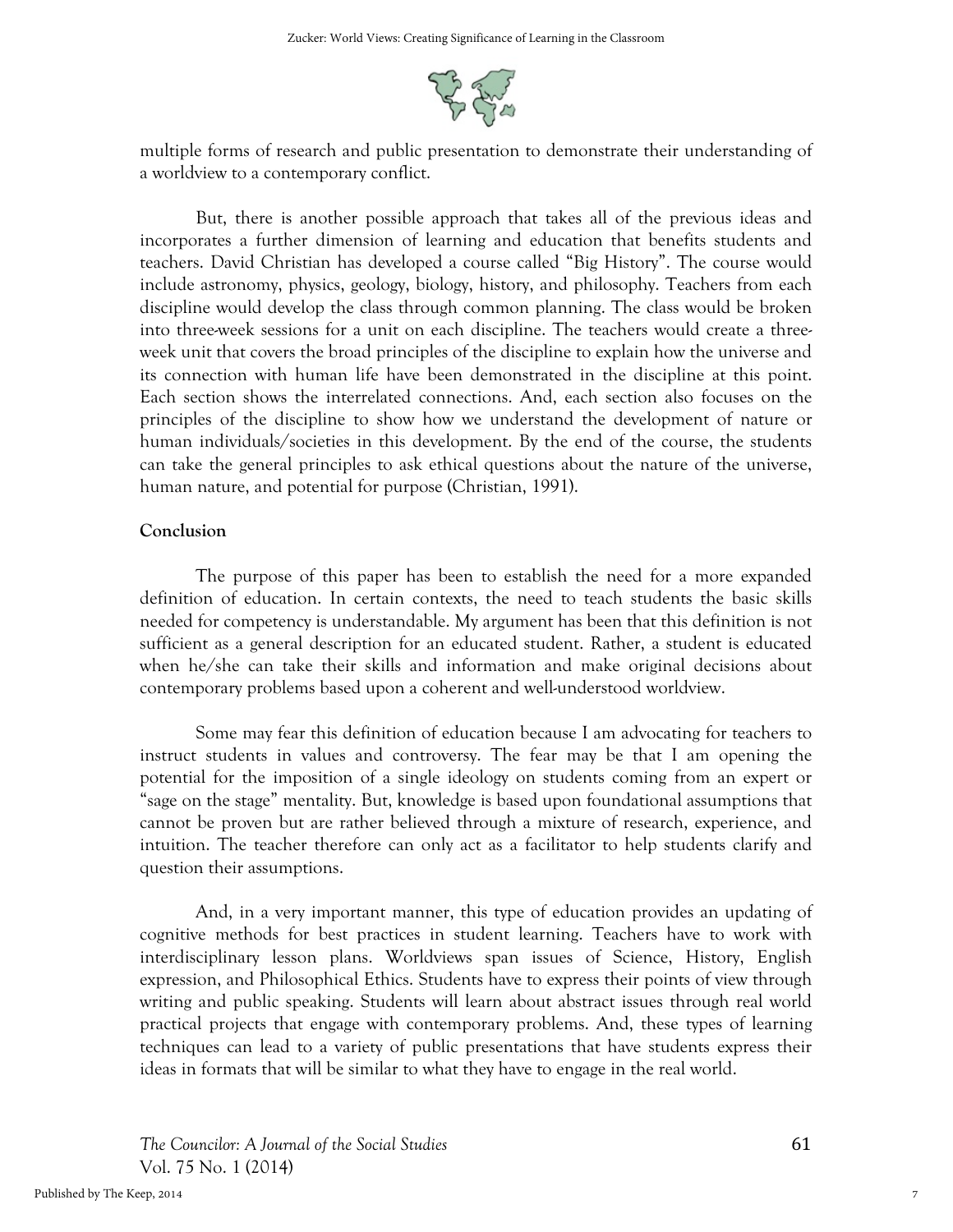*The Councilor: A Journal of the Social Studies, Vol. 75, No. 1 [2014], Art. 4*



*The Councilor: A Journal of the Social Studies* Vol. 75 No. 1 (2014)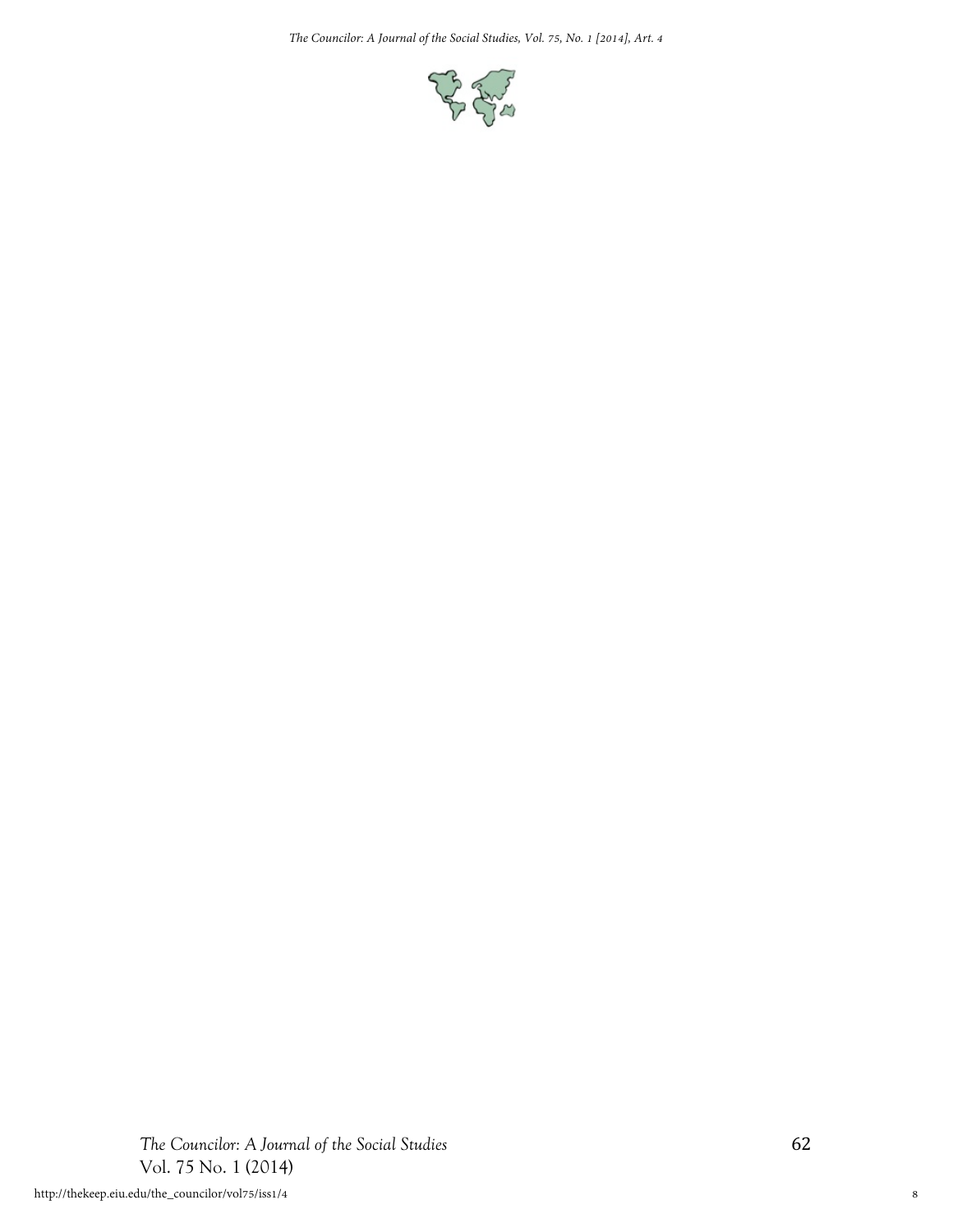

#### **Work Cited**

- Christian David, "Case for Big History", Journal of World History, V 2, N 2, University of Hawaii Press, 1991.
- Dionne E.J. Jr., *Our Divided Political Heart,* Bloomsbury, 2012.
- Eisner, Elliot. "From episteme to phronesis to artistry in the study and improvement of teaching", *Teaching and Teacher Education.* Pergamon, 2002.
- Gula Richard, *Reason Informed by Faith,* Paulist, 1989.
- Hanushek, Eric and Peterson, Paul, "Why Can't American Students Compete", Newsweek Magazine, 2011.
- Hoeveler David, Jr., *The Postmodernist Turn,* Twayne, 1996.
- Kincheloe, Joe, "Critical Ontology: Visions of Selfhood and Curriculum", CUNY, 2003.
- Lily Orland-Barak and Harm Tillema, "Researchers' Construction of Knowledge from Studying Professional Conversation Groups, *Educational Forum,* Volume 71, 2007.
- Lukes Steven, *Moral Relativism,* Picador, 2008.
- McBrien Richard, *Catholicism,* Harper San Francisco, 1994.
- Naugle David, *Worldview: The History of a Concept,* William B Eerdmans, 2002.
- Paul-Gee James, "Meaning making, communities of practice, and analytical toolkits", *Journal of Sociolinguistics*, Blackwell, 2005.
- Paul, John, "*Veratatis Splendor", 1993.*
- Reath, Andrew, Graham Bird, ed, "*A Companion to Kant",* Blackwell, 2006.
- Ravitch Diane, *The death and life of the great American school system: how testing and choice are undermining education.* Basic Books, 2010.
- Rich, Motoko, "U.S. Students Still Lag Globally in Math and Science, Tests Show", *New York Times*, 2012.

*The Councilor: A Journal of the Social Studies* Vol. 75 No. 1 (2014)